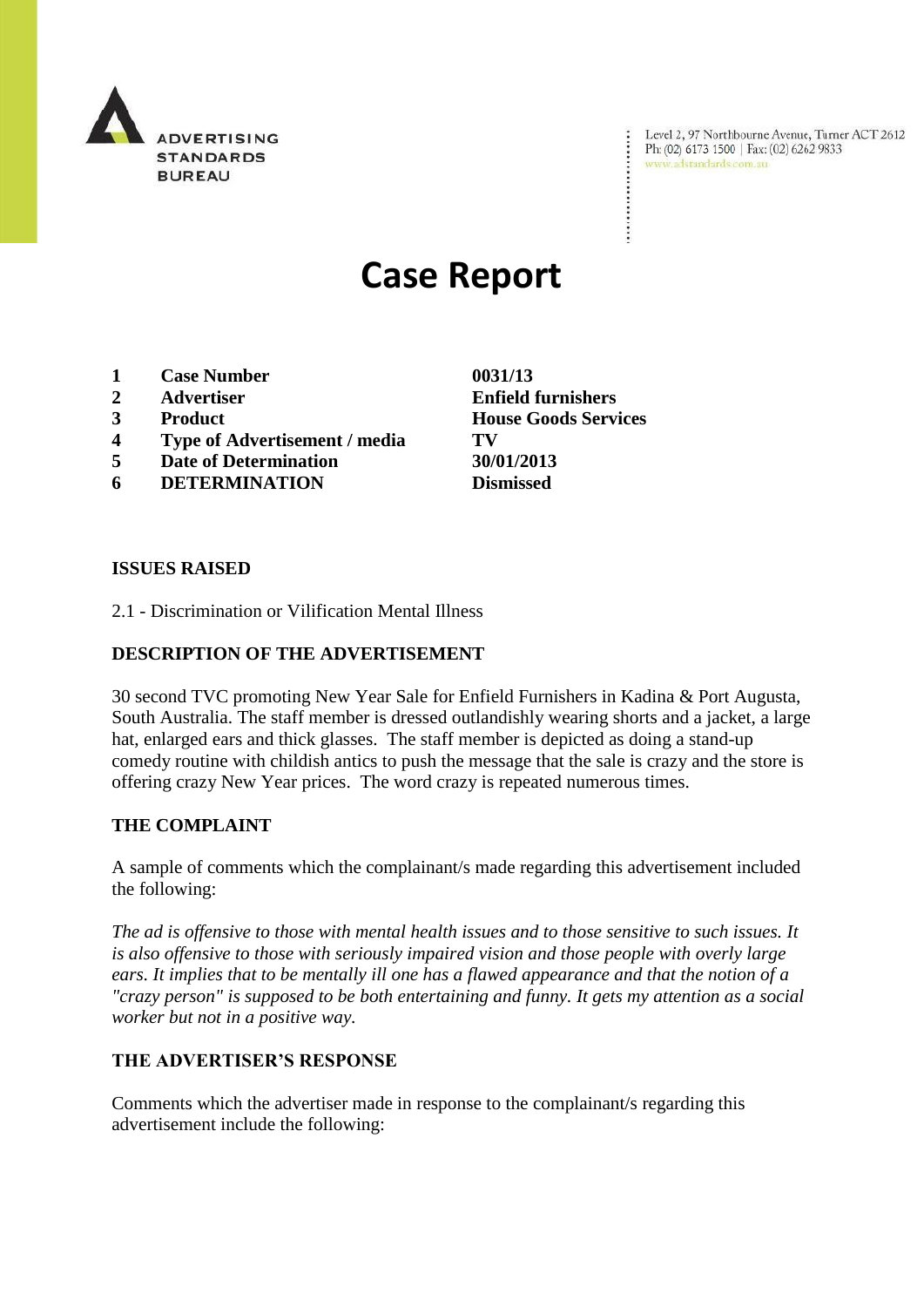*Southern Cross Austereo Port Pirie takes all complaints pertaining to its advertising content seriously and is happy to cooperate fully with the Advertising Standards Bureau. The TVC in question falls under Section 2 of AANA Advertiser Code of Ethics, specifically the below sub-section.*

*2.1 Advertising or Marketing Communications shall not portray people or depict material in a way which discriminates against or vilifies a person or section of the community on account of race, ethnicity, nationality, gender, age, sexual preference, religion, disability, mental illness or political belief.*

*It is our belief that the TVC is in no way offensive to people with mental health issues or disabilities, and it was certainly not intended in any way to cause offence. The ad is so far ''over the top'' that it cannot be taken seriously as a depiction of legitimate disabled person or someone with metal health problems. We argue that the person in the TVC is merely presented as outlandish and fun.*

*We argue that if such advertising was to be taken literally, then no fictional/fantastical content, or characters, could ever appear in TV commercials.*

*Terms such as ''cazy prices'', ''crazy sale'', ''crazy deals'' are terms commonly used in all forms of advertising across all mediums, and we feel that the complainant is holding us accountable for the practices of the entire advertising industry.*

*The TVC was submitted and approved by CAD, and at no stage did they question or query the ''crazy'' aspects of the commercial, nor the appearance or depiction of the man in the commercial.*

*Again, we''re always happy to address concerns about out advertising content. We also recognise and support the complainant's right to lodge a complaint. Such processes are integral to the self-regulation of the industry.*

## **THE DETERMINATION**

The Advertising Standards Board ("Board") considered whether this advertisement breaches Section 2 of the Advertiser Code of Ethics (the "Code").

The Board noted the complainant's concerns that the advertisement is offensive to people with a mental illness.

The Board viewed the advertisement and noted the advertiser's response.

The Board considered whether the advertisement was in breach of Section 2.1 of the Code. Section 2.1 of the Code states: "Advertising or Marketing Communications shall not portray people or depict material in a way which discriminates against or vilifies a person or section of the community on account of race, ethnicity, nationality, gender, age, sexual preference, religion, disability, mental illness or political belief."

The Board noted that the advertisement features a man wearing a large hat, comical glasses and ears and shorts and a tie, moving through the furniture store talking about the "crazy" prices of the stock.

The Board noted the complainants concerns that the advertisement implies that if someone